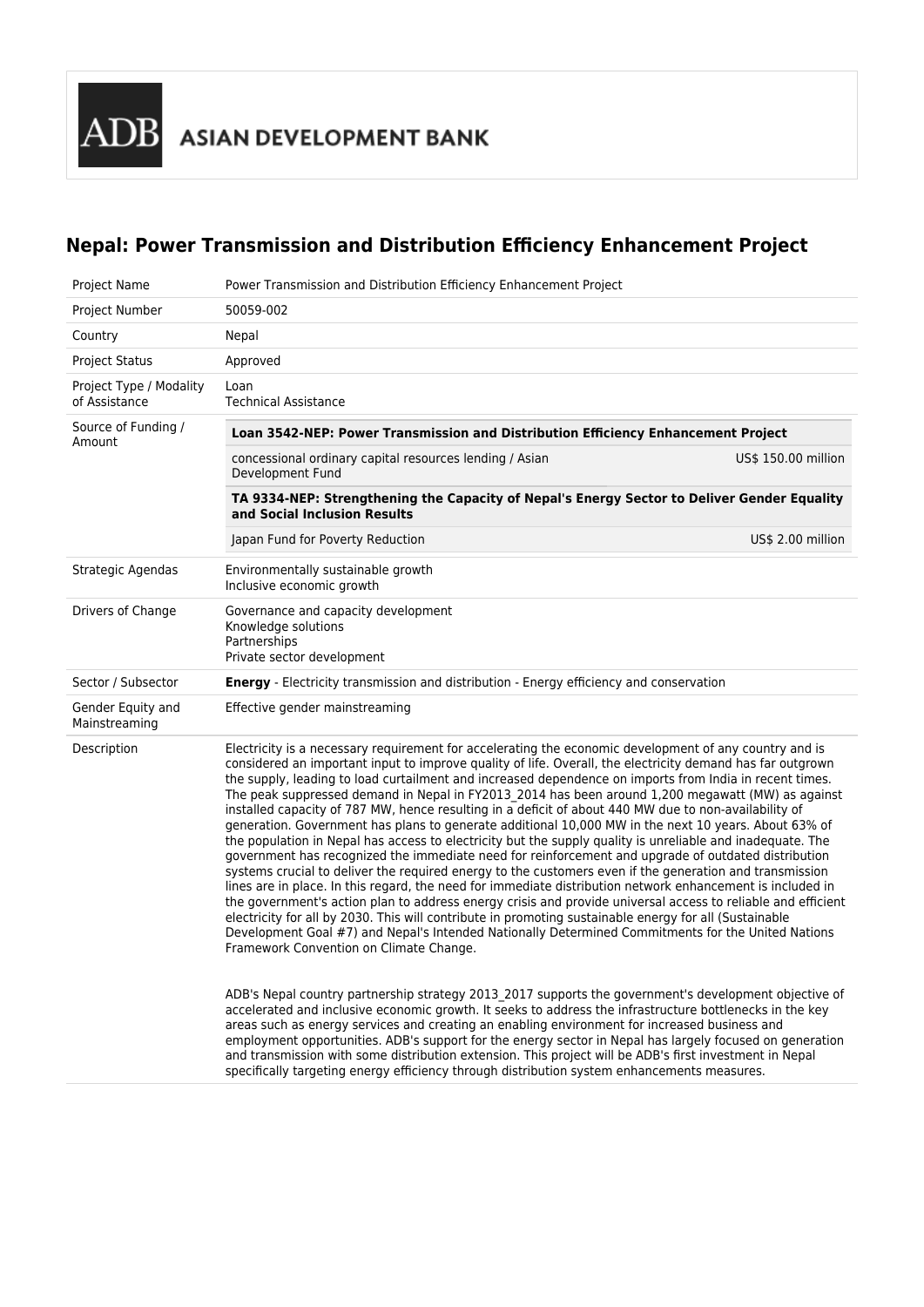| Project Rationale and<br>Linkage to<br>Country/Regional<br>Strategy | The Asian Development Bank (ADB) will provide a loan to the Government of Nepal (the government) to<br>meet the immediate needs of electricity distribution network in Kathmandu Valley and strengthening of<br>associated transmission lines by the Nepal Electricity Authority (NEA). Major sections of the existing<br>distribution network in the valley were constructed decades ago and despite significant increase in<br>electricity demand and the number of consumers, minimal reinforcement of the distribution network has<br>been carried out. The project will enhance the distribution capacity and improve reliability and quality of<br>electric supply in the Kathmandu Valley by reducing distribution system overloads and technical and<br>commercial losses, which currently is about 20%. The project will also support implementation of other<br>system efficiency upgrades and energy efficiency measures such as advanced grid operations software,<br>distribution system automation, and smart metering. System efficiency improvements and loss reductions<br>will improve NEA's financial health, while customers will benefit from a reliable and improved quality of<br>electricity supply and reduced dependence on diesel generators to meet their daily electricity needs.<br>Operational upgrades will also facilitate integration of new generation capacity scheduled to come on-line<br>during the next three to four years. The project can be replicated in other cities in the country. |
|---------------------------------------------------------------------|------------------------------------------------------------------------------------------------------------------------------------------------------------------------------------------------------------------------------------------------------------------------------------------------------------------------------------------------------------------------------------------------------------------------------------------------------------------------------------------------------------------------------------------------------------------------------------------------------------------------------------------------------------------------------------------------------------------------------------------------------------------------------------------------------------------------------------------------------------------------------------------------------------------------------------------------------------------------------------------------------------------------------------------------------------------------------------------------------------------------------------------------------------------------------------------------------------------------------------------------------------------------------------------------------------------------------------------------------------------------------------------------------------------------------------------------------------------------------------------------------------------------------------|
| Impact                                                              | Reliable and efficient electricity supply for all achieved by 2030 (National Energy Crisis Reduction and<br>Electricity Development)                                                                                                                                                                                                                                                                                                                                                                                                                                                                                                                                                                                                                                                                                                                                                                                                                                                                                                                                                                                                                                                                                                                                                                                                                                                                                                                                                                                               |
|                                                                     |                                                                                                                                                                                                                                                                                                                                                                                                                                                                                                                                                                                                                                                                                                                                                                                                                                                                                                                                                                                                                                                                                                                                                                                                                                                                                                                                                                                                                                                                                                                                    |

## **Project Outcome**

| Description of Outcome                                                 | Access to efficient, adequate, and high-quality power supply in the<br>Kathmandu Valley improved                                                                                                                                                                                                                                                                                                                                                                                          |  |  |
|------------------------------------------------------------------------|-------------------------------------------------------------------------------------------------------------------------------------------------------------------------------------------------------------------------------------------------------------------------------------------------------------------------------------------------------------------------------------------------------------------------------------------------------------------------------------------|--|--|
| Progress Toward Outcome                                                |                                                                                                                                                                                                                                                                                                                                                                                                                                                                                           |  |  |
| <b>Implementation Progress</b>                                         |                                                                                                                                                                                                                                                                                                                                                                                                                                                                                           |  |  |
| Description of Project Outputs                                         | Transmission grid capacity to feed the primary distribution networks for the<br>Kathmandu Valley strengthened<br>Kathmandu Valley distribution network rehabilitated and capacity increased<br>Operational and financial performance of NEA distribution centers enhanced<br>NEA's capacity to operate and manage an advanced distribution system and<br>intelligent network (smart grid) technology with GESI aspects in electricity<br>access and end-user awareness programs developed |  |  |
| Status of Implementation Progress (Outputs,<br>Activities, and Issues) |                                                                                                                                                                                                                                                                                                                                                                                                                                                                                           |  |  |

Geographical Location

## **Safeguard Categories**

| Environment              |  |
|--------------------------|--|
| Involuntary Resettlement |  |
| Indigenous Peoples       |  |

# **Summary of Environmental and Social Aspects**

| <b>Environmental Aspects</b> | Initial environmental examinations have been prepared following ADB's Safeguard Policy Statement<br>(SPS) (2009) and the government's environmental regulations.               |
|------------------------------|--------------------------------------------------------------------------------------------------------------------------------------------------------------------------------|
| Involuntary Resettlement     | Consultations have been undertaken and survey conducted. The resettlement plan will be publicly<br>disclosed to interested stakeholders on ADB's websites.                     |
| Indigenous Peoples           | No indigenous peoples' impact is expected as there is no indigenous peoples group in the project<br>areas.                                                                     |
|                              |                                                                                                                                                                                |
|                              | <b>Stakeholder Communication, Participation, and Consultation</b>                                                                                                              |
| During Project Design        | A series of consultations with affected persons and communities have been conducted by the project<br>implementing agency for project preparation, and they will be continued. |

# **Business Opportunities**

Consulting Services Project Supervision Consultant will be engaged for this project.